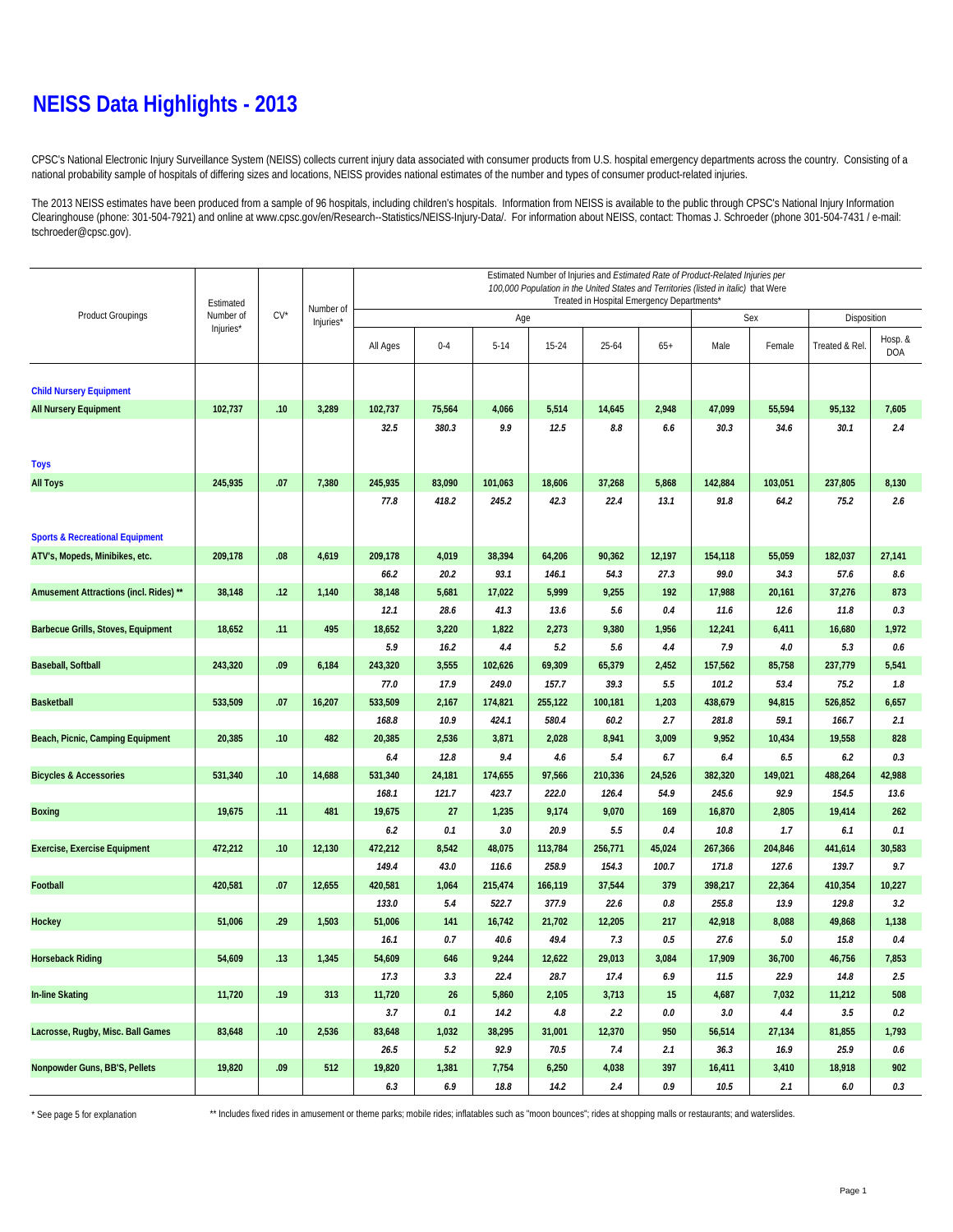|                                     | Estimated<br>Number of<br>Injuries* | $CV^{\star}$ | Number of | Estimated Number of Injuries and Estimated Rate of Product-Related Injuries per<br>100,000 Population in the United States and Territories (listed in italic) that Were<br>Treated in Hospital Emergency Departments* |              |          |           |           |           |             |         |                |                       |  |  |
|-------------------------------------|-------------------------------------|--------------|-----------|-----------------------------------------------------------------------------------------------------------------------------------------------------------------------------------------------------------------------|--------------|----------|-----------|-----------|-----------|-------------|---------|----------------|-----------------------|--|--|
| <b>Product Groupings</b>            |                                     |              | Injuries* |                                                                                                                                                                                                                       |              | Age      |           |           | Sex       | Disposition |         |                |                       |  |  |
|                                     |                                     |              |           | All Ages                                                                                                                                                                                                              | $0 - 4$      | $5 - 14$ | 15-24     | $25 - 64$ | $65+$     | Male        | Female  | Treated & Rel. | Hosp. &<br><b>DOA</b> |  |  |
| <b>Playground Equipment</b>         | 244,722                             | .10          | 8,040     | 244,722                                                                                                                                                                                                               | 65,072       | 159,963  | 7,434     | 10,827    | 1,426     | 126,617     | 118,105 | 230,547        | 14,176                |  |  |
|                                     |                                     |              |           | 77.4                                                                                                                                                                                                                  | 327.5        | 388.1    | 16.9      | 6.5       | 3.2       | 81.3        | 73.6    | 72.9           | 4.5                   |  |  |
| <b>Racquet Sports</b>               | 25,732                              | .17          | 686       | 25,732                                                                                                                                                                                                                | 201          | 4,014    | 5,262     | 10,855    | 5,400     | 14,683      | 11,049  | 23,789         | 1,943                 |  |  |
|                                     |                                     |              |           | 8.1                                                                                                                                                                                                                   | 1.0          | 9.7      | 12.0      | 6.5       | 12.1      | 9.4         | 6.9     | 7.5            | 0.6                   |  |  |
| Skateboards                         | 120,424                             | .15          | 3,025     | 120,424                                                                                                                                                                                                               | 1,191        | 42,307   | 61,776    | 14,959    | 191       | 100,982     | 19,442  | 115,321        | 5,103                 |  |  |
|                                     |                                     |              |           | 38.1                                                                                                                                                                                                                  | $6.0\,$      | 102.6    | 140.5     | 9.0       | 0.4       | 64.9        | 12.1    | 36.5           | 1.6                   |  |  |
| Skating (excl. In-line)             | 73,845                              | .08          | 2,165     | 73,845                                                                                                                                                                                                                | 599          | 39,218   | 10,537    | 22,756    | 735       | 24,892      | 48,952  | 71,390         | 2,454                 |  |  |
|                                     |                                     |              |           | 23.4                                                                                                                                                                                                                  | 3.0          | 95.1     | 24.0      | 13.7      | 1.6       | 16.0        | 30.5    | 22.6           | 0.8                   |  |  |
| Soccer                              | 229,088                             | .13          | 7,274     | 229,088                                                                                                                                                                                                               | 1,939        | 102,271  | 86,557    | 37,551    | 770       | 143,174     | 85,914  | 224,686        | 4,402                 |  |  |
|                                     |                                     |              |           | 72.5                                                                                                                                                                                                                  | 9.8          | 248.1    | 196.9     | 22.6      | 1.7       | 92.0        | 53.5    | 71.1           | 1.4                   |  |  |
| Swimming, Pools, Equipment          | 166,816                             | .16          | 4,078     | 166,816                                                                                                                                                                                                               | 16,088       | 68,057   | 27,870    | 47,587    | 7,215     | 86,636      | 80,181  | 157,031        | 9,786                 |  |  |
|                                     |                                     |              |           | 52.8                                                                                                                                                                                                                  | 81.0         | 165.1    | 63.4      | 28.6      | 16.1      | 55.7        | 50.0    | 49.7           | 3.1                   |  |  |
| Toboggans, Sleds, Snow Discs, etc.  | 25,783                              | .14          | 647       | 25,783                                                                                                                                                                                                                | 1,709        | 11,602   | 5,084     | 7,113     | 275       | 13,637      | 12,146  | 24,829         | 954                   |  |  |
|                                     |                                     |              |           | 8.2                                                                                                                                                                                                                   | 8.6          | 28.1     | 11.6      | 4.3       | $0.6\,$   | 8.8         | 7.6     | 7.9            | 0.3                   |  |  |
| Track & Field Activities, Equipment | 29,296                              | .09          | 872       | 29,296                                                                                                                                                                                                                | $\mathbf{0}$ | 12,087   | 12,691    | 4,030     | 488       | 13,389      | 15,907  | 28,656         | 640                   |  |  |
|                                     |                                     |              |           | 9.3                                                                                                                                                                                                                   | 0.0          | 29.3     | 28.9      | 2.4       | 1.1       | 8.6         | 9.9     | 9.1            | 0.2                   |  |  |
| <b>Trampolines</b>                  | 83,665                              | .10          | 2,657     | 83,665                                                                                                                                                                                                                | 14,788       | 51,569   | 9,453     | 7,722     | 133       | 43,066      | 40,599  | 79,758         | 3,907                 |  |  |
|                                     |                                     |              |           | 26.5                                                                                                                                                                                                                  | 74.4         | 125.1    | 21.5      | 4.6       | 0.3       | 27.7        | 25.3    | 25.2           | 1.2                   |  |  |
| Volleyball                          | 50,845                              | .11          | 1,401     | 50,845                                                                                                                                                                                                                | 12           | 16,225   | 22,370    | 11,764    | 473       | 16,183      | 34,662  | 50,112         | 733                   |  |  |
|                                     |                                     |              |           | 16.1                                                                                                                                                                                                                  | 0.1          | 39.4     | 50.9      | 7.1       | 1.1       | 10.4        | 21.6    | 15.9           | 0.2                   |  |  |
| Water Skiing, Tubing, Surfing       | 22,492                              | .31          | 435       | 22,492                                                                                                                                                                                                                | $\mathbf{0}$ | 3,833    | 8,214     | 10,068    | 377       | 15,746      | 6,746   | 21,760         | 732                   |  |  |
|                                     |                                     |              |           | 7.1                                                                                                                                                                                                                   | 0.0          | 9.3      | 18.7      | 6.1       | 0.8       | 10.1        | 4.2     | 6.9            | 0.2                   |  |  |
| Home Comm'n & Entertainment         |                                     |              |           |                                                                                                                                                                                                                       |              |          |           |           |           |             |         |                |                       |  |  |
| <b>Sound Recording Equipment</b>    | 42,392                              | .10          | 1,097     | 42,392                                                                                                                                                                                                                | 3,720        | 4,252    | 9,390     | 17,565    | 7,465     | 20,617      | 21,775  | 39,143         | 3,249                 |  |  |
|                                     |                                     |              |           | 13.4                                                                                                                                                                                                                  | 18.7         | 10.3     | 21.4      | 10.6      | 16.7      | 13.2        | 13.6    | 12.4           | 1.0                   |  |  |
| <b>Television Sets &amp; Stands</b> | 64,739                              | .07          | 1,832     | 64,739                                                                                                                                                                                                                | 12,982       | 8,122    | 8,099     | 29,772    | 5,764     | 35,762      | 28,977  | 61,731         | 3,009                 |  |  |
|                                     |                                     |              |           | 20.5                                                                                                                                                                                                                  | 65.3         | 19.7     | 18.4      | 17.9      | 12.9      | 23.0        | 18.1    | 19.5           | 1.0                   |  |  |
| <b>Personal Use Items</b>           |                                     |              |           |                                                                                                                                                                                                                       |              |          |           |           |           |             |         |                |                       |  |  |
| Clothing                            | 348,593                             | .07          | 9,037     | 348,593                                                                                                                                                                                                               | 16,973       | 39,639   | 44,943    | 170,643   | 76,396    | 137,600     | 210,993 | 317,805        | 30,788                |  |  |
|                                     |                                     |              |           | 110.3                                                                                                                                                                                                                 | 85.4         | 96.2     | 102.2     | 102.6     | 170.9     | 88.4        | 131.5   | 100.5          | 9.7                   |  |  |
| Drug Poisonings to Children under 5 | 58,261                              | .11          | 1,946     | 58,261                                                                                                                                                                                                                | 58,261       | $\bf{0}$ | $\pmb{0}$ | $\pmb{0}$ | $\pmb{0}$ | 29,158      | 29,103  | 47,300         | 10,960                |  |  |
|                                     |                                     |              |           | 18.4                                                                                                                                                                                                                  | 293.2        | $0.0\,$  | $0.0\,$   | $0.0\,$   | $0.0\,$   | 18.7        | 18.1    | $15.0\,$       | 3.5                   |  |  |
| <b>Grooming Devices</b>             | 46,289                              | .13          | 1,274     | 46,289                                                                                                                                                                                                                | 12,440       | 4,568    | 5,880     | 17,712    | 5,690     | 17,888      | 28,401  | 44,568         | 1,720                 |  |  |
|                                     |                                     |              |           | 14.6                                                                                                                                                                                                                  | 62.6         | 11.1     | 13.4      | 10.6      | 12.7      | 11.5        | 17.7    | 14.1           | $0.5\,$               |  |  |
| <b>Protection Devices</b>           | 11,764                              | .11          | 293       | 11,764                                                                                                                                                                                                                | 1,216        | 1,608    | 2,065     | 6,206     | 669       | 8,901       | 2,863   | 11,351         | 413                   |  |  |
|                                     |                                     |              |           | 3.7                                                                                                                                                                                                                   | 6.1          | 3.9      | 4.7       | 3.7       | 1.5       | 5.7         | 1.8     | 3.6            | 0.1                   |  |  |
| Razors, Shavers, Razor Blades       | 54,142                              | .16          | 1,187     | 54,142                                                                                                                                                                                                                | 3,211        | 4,007    | 12,681    | 30,408    | 3,835     | 30,098      | 24,044  | 52,213         | 1,930                 |  |  |
|                                     |                                     |              |           | 17.1                                                                                                                                                                                                                  | 16.2         | 9.7      | 28.9      | 18.3      | $8.6\,$   | 19.3        | 15.0    | 16.5           | $0.6\,$               |  |  |

\* See page 5 for explanation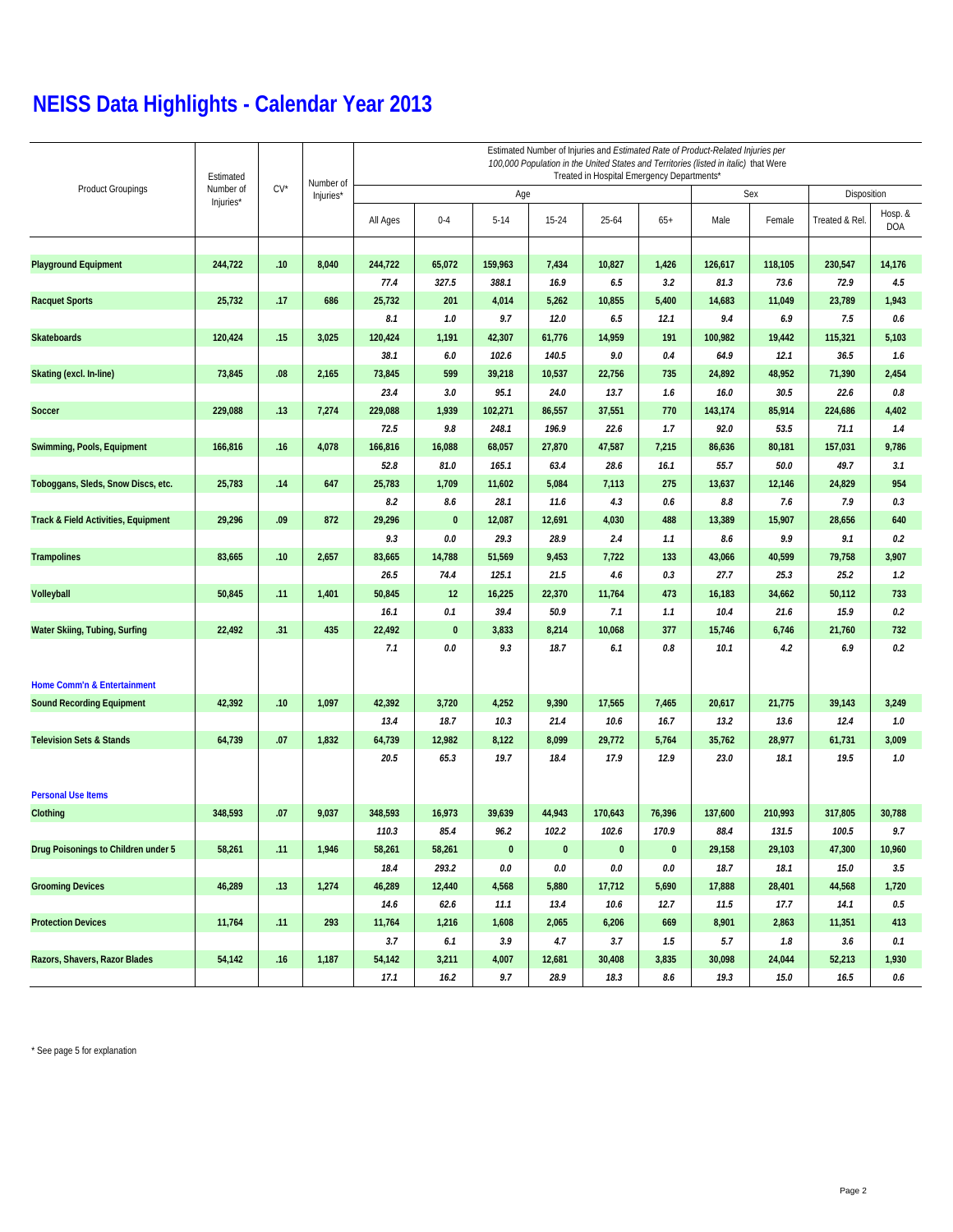|                                          | Estimated<br>Number of<br>Injuries* |        | Number of | Estimated Number of Injuries and Estimated Rate of Product-Related Injuries per<br>100,000 Population in the United States and Territories (listed in italic) that Were<br>Treated in Hospital Emergency Departments* |               |              |                |                |                |                 |                |                 |                |  |  |
|------------------------------------------|-------------------------------------|--------|-----------|-----------------------------------------------------------------------------------------------------------------------------------------------------------------------------------------------------------------------|---------------|--------------|----------------|----------------|----------------|-----------------|----------------|-----------------|----------------|--|--|
| <b>Product Groupings</b>                 |                                     | $CV^*$ | Injuries* |                                                                                                                                                                                                                       | Age           |              |                | Sex            | Disposition    |                 |                |                 |                |  |  |
|                                          |                                     |        |           | All Ages                                                                                                                                                                                                              | $0 - 4$       | $5 - 14$     | 15-24          | $25 - 64$      | $65+$          | Male            | Female         | Treated & Rel   | Hosp. &<br>DOA |  |  |
| <b>Household Containers</b>              |                                     |        |           |                                                                                                                                                                                                                       |               |              |                |                |                |                 |                |                 |                |  |  |
| Cans, Other Containers                   | 286,696                             | .06    | 7,152     | 286,696                                                                                                                                                                                                               | 29,674        | 22,884       | 35,598         | 164,592        | 33,948         | 134,078         | 152,618        | 271,936         | 14,760         |  |  |
|                                          |                                     |        |           | 90.7                                                                                                                                                                                                                  | 149.4         | 55.5         | 81.0           | 98.9           | 75.9           | 86.1            | 95.1           | 86.0            | 4.7            |  |  |
| Glass Bottles, Jars                      | 39,868                              | .10    | 1,002     | 39,868                                                                                                                                                                                                                | 2,714         | 4,163        | 9,545          | 21,030         | 2,417          | 23,315          | 16,553         | 38,385          | 1,484          |  |  |
|                                          |                                     |        |           | 12.6                                                                                                                                                                                                                  | 13.7          | 10.1         | 21.7           | 12.6           | 5.4            | 15.0            | 10.3           | 12.1            | 0.5            |  |  |
|                                          |                                     |        |           |                                                                                                                                                                                                                       |               |              |                |                |                |                 |                |                 |                |  |  |
| <b>Yard &amp; Garden Equipment</b>       |                                     |        |           |                                                                                                                                                                                                                       |               |              |                |                |                |                 |                |                 |                |  |  |
| <b>Chain Saws</b>                        | 25,848                              | .09    | 526       | 25,848<br>8.2                                                                                                                                                                                                         | 109<br>0.5    | 298<br>0.7   | 4,191<br>9.5   | 18,180<br>10.9 | 3,070<br>6.9   | 24,600<br>15.8  | 1,248<br>0.8   | 24,223<br>7.7   | 1,625<br>0.5   |  |  |
| <b>Hand Garden Tools</b>                 | 57,988                              | .14    | 1,271     | 57,988                                                                                                                                                                                                                | 991           | 3,721        | 4,651          | 36,309         | 12,316         | 39,643          | 18,345         | 52,750          | 5,238          |  |  |
|                                          |                                     |        |           | 18.3                                                                                                                                                                                                                  | 5.0           | 9.0          | 10.6           | 21.8           | 27.5           | 25.5            | 11.4           | 16.7            | 1.7            |  |  |
| Hatchets, Axes                           | 11,275                              | .13    | 236       | 11,275                                                                                                                                                                                                                | 77            | 1,253        | 2,015          | 7,449          | 482            | 9,639           | 1,636          | 10,566          | 709            |  |  |
|                                          |                                     |        |           | 3.6                                                                                                                                                                                                                   | 0.4           | 3.0          | 4.6            | 4.5            | 1.1            | 6.2             | 1.0            | 3.3             | 0.2            |  |  |
| Lawn & Garden Equipment                  | 84,768                              | .09    | 1,951     | 84,768                                                                                                                                                                                                                | 4,194         | 6,892        | 7,126          | 41,930         | 24,624         | 49,050          | 35,718         | 77,553          | 7,215          |  |  |
|                                          |                                     |        |           | 26.8                                                                                                                                                                                                                  | 21.1          | 16.7         | 16.2           | 25.2           | 55.1           | 31.5            | 22.3           | 24.5            | 2.3            |  |  |
| <b>Lawn Mowers</b>                       | 86,620                              | .11    | 1,841     | 86,620                                                                                                                                                                                                                | 1,428         | 1,959        | 7,192          | 55,368         | 20,673         | 68,706          | 17,914         | 77,253          | 9,367          |  |  |
|                                          |                                     |        |           | 27.4                                                                                                                                                                                                                  | 7.2           | 4.8          | 16.4           | 33.3           | 46.2           | 44.1            | 11.2           | 24.4            | 3.0            |  |  |
| <b>Other Power Lawn Equipment</b>        | 21,090                              | .11    | 434       | 21,090                                                                                                                                                                                                                | 321           | 1,691        | 2,361          | 12,351         | 4,367          | 17,634          | 3,456          | 19,812          | 1,278          |  |  |
|                                          |                                     |        |           | 6.7                                                                                                                                                                                                                   | 1.6           | 4.1          | 5.4            | 7.4            | 9.8            | 11.3            | 2.2            | 6.3             | 0.4            |  |  |
| Trimmers, Small Power Garden Tools       | 19,511                              | .11    | 407       | 19,511                                                                                                                                                                                                                | 133           | 603          | 2,491          | 13,023         | 3,261          | 14,551          | 4,960          | 18,249          | 1,262          |  |  |
|                                          |                                     |        |           | 6.2                                                                                                                                                                                                                   | 0.7           | 1.5          | 5.7            | 7.8            | 7.3            | 9.3             | 3.1            | 5.8             | 0.4            |  |  |
|                                          |                                     |        |           |                                                                                                                                                                                                                       |               |              |                |                |                |                 |                |                 |                |  |  |
| <b>Home Workshop Equipment</b>           |                                     |        |           |                                                                                                                                                                                                                       |               |              |                |                |                |                 |                |                 |                |  |  |
| <b>Batteries</b>                         | 14,097                              | .11    | 437       | 14,097                                                                                                                                                                                                                | 6,227         | 1,889        | 725            | 4,118          | 1,139          | 9,464           | 4,633          | 12,856          | 1,241          |  |  |
|                                          |                                     |        |           | 4.5                                                                                                                                                                                                                   | 31.3          | 4.6          | 1.6            | 2.5            | 2.5            | 6.1             | 2.9            | 4.1             | $0.4\,$        |  |  |
| Hoists, Lifts, Jacks, etc.               | 14,401                              | .10    | 310       | 14,401                                                                                                                                                                                                                | 76            | 390          | 2,598          | 9,878          | 1,459          | 13,082          | 1,320          | 13,570          | 832            |  |  |
|                                          |                                     |        |           | 4.6                                                                                                                                                                                                                   | 0.4           | 0.9          | 5.9            | 5.9            | 3.3            | 8.4             | 0.8            | 4.3             | 0.3            |  |  |
| Power Home Tools (excl. Saws)            | 29,328                              | .12    | 542       | 29,328                                                                                                                                                                                                                | 291           | 794          | 4,329          | 20,197         | 3,717          | 25,010          | 4,318          | 28,617          | 711            |  |  |
|                                          |                                     |        |           | 9.3                                                                                                                                                                                                                   | 1.5           | 1.9          | 9.8            | 12.1           | 8.3            | 16.1            | 2.7            | 9.1             | 0.2            |  |  |
| Power Home Workshop Saws                 | 77,187                              | .07    | 1,732     | 77,187                                                                                                                                                                                                                | 185           | 1,037        | 5,054          | 51,889         | 19,021         | 73,643          | 3,543          | 70,977          | 6,210          |  |  |
|                                          |                                     |        |           | 24.4                                                                                                                                                                                                                  | 0.9           | 2.5          | 11.5           | 31.2           | 42.5           | 47.3            | 2.2            | 22.5            | 2.0            |  |  |
| <b>Welding, Soldering, Cutting Tools</b> | 15,996                              | .12    | 272       | 15,996                                                                                                                                                                                                                | 11            | 77           | 4,697          | 10,462         | 750            | 15,833          | 164            | 15,796          | 201            |  |  |
|                                          |                                     |        |           | 5.1                                                                                                                                                                                                                   | 0.1           | 0.2<br>5,749 | 10.7           | 6.3            | 1.7            | 10.2            | 0.1            | $5.0\,$         | 0.1            |  |  |
| <b>Workshop Manual Tools</b>             | 131,552                             | .10    | 2,648     | 131,552<br>41.6                                                                                                                                                                                                       | 2,518<br>12.7 | 13.9         | 17,081<br>38.9 | 92,883<br>55.8 | 13,307<br>29.8 | 115,357<br>74.1 | 16,180<br>10.1 | 127,747<br>40.4 | 3,805<br>1.2   |  |  |
|                                          |                                     |        |           |                                                                                                                                                                                                                       |               |              |                |                |                |                 |                |                 |                |  |  |
| <b>Home Maintenance</b>                  |                                     |        |           |                                                                                                                                                                                                                       |               |              |                |                |                |                 |                |                 |                |  |  |
| <b>Cleaning Agents (excl. Soaps)</b>     | 39,876                              | .10    | 1,066     | 39,876                                                                                                                                                                                                                | 9,822         | 2,090        | 5,177          | 19,434         | 3,354          | 16,941          | 22,935         | 37,115          | 2,761          |  |  |
|                                          |                                     |        |           | 12.6                                                                                                                                                                                                                  | 49.4          | 5.1          | 11.8           | 11.7           | 7.5            | 10.9            | 14.3           | 11.7            | 0.9            |  |  |
| Cleaning Equip., Non-caustic Deterg.     | 48,211                              | .09    | 1,221     | 48,211                                                                                                                                                                                                                | 2,773         | 4,142        | 5,596          | 25,437         | 10,263         | 19,881          | 28,330         | 45,048          | 3,163          |  |  |
|                                          |                                     |        |           | 15.3                                                                                                                                                                                                                  | 14.0          | 10.0         | 12.7           | 15.3           | 23.0           | 12.8            | 17.7           | 14.2            | 1.0            |  |  |
| Paints, Solvents, Lubricants             | 19,086                              | .12    | 473       | 19,086                                                                                                                                                                                                                | 879           | 906          | 1,681          | 14,063         | 1,557          | 11,847          | 7,239          | 17,265          | 1,821          |  |  |
|                                          |                                     |        |           | 6.0                                                                                                                                                                                                                   | 4.4           | 2.2          | 3.8            | 8.5            | 3.5            | 7.6             | 4.5            | $5.5\,$         | $0.6\,$        |  |  |

\* See page 5 for explanation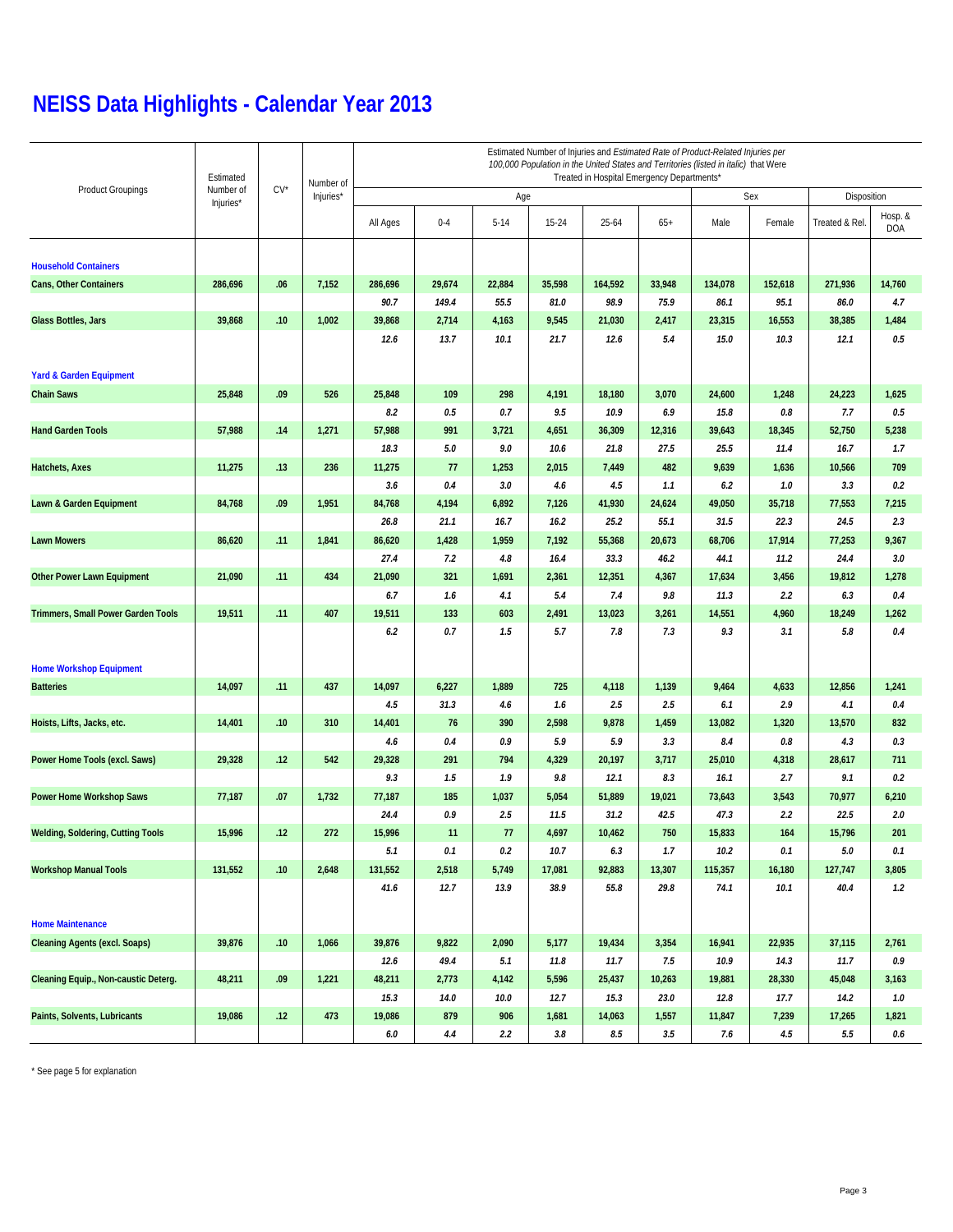|                                           | Estimated<br>$CV^*$<br>Number of<br>Injuries* |           | Number of | Estimated Number of Injuries and Estimated Rate of Product-Related Injuries per<br>100,000 Population in the United States and Territories (listed in italic) that Were<br>Treated in Hospital Emergency Departments* |         |          |        |           |             |         |         |                |                       |  |  |
|-------------------------------------------|-----------------------------------------------|-----------|-----------|-----------------------------------------------------------------------------------------------------------------------------------------------------------------------------------------------------------------------|---------|----------|--------|-----------|-------------|---------|---------|----------------|-----------------------|--|--|
| <b>Product Groupings</b>                  |                                               | Injuries* |           |                                                                                                                                                                                                                       | Age     |          |        | Sex       | Disposition |         |         |                |                       |  |  |
|                                           |                                               |           |           | All Ages                                                                                                                                                                                                              | $0 - 4$ | $5 - 14$ | 15-24  | $25 - 64$ | $65+$       | Male    | Female  | Treated & Rel. | Hosp. &<br><b>DOA</b> |  |  |
|                                           |                                               |           |           |                                                                                                                                                                                                                       |         |          |        |           |             |         |         |                |                       |  |  |
| Soaps, Detergents                         | 48,652                                        | .15       | 1,307     | 48,652                                                                                                                                                                                                                | 13,823  | 6,402    | 7,361  | 18,321    | 2,745       | 20,881  | 27,771  | 46,794         | 1,858                 |  |  |
|                                           |                                               |           |           | 15.4                                                                                                                                                                                                                  | 69.6    | 15.5     | 16.7   | 11.0      | 6.1         | 13.4    | 17.3    | 14.8           | 0.6                   |  |  |
| <b>General Household Appliances</b>       |                                               |           |           |                                                                                                                                                                                                                       |         |          |        |           |             |         |         |                |                       |  |  |
| Cooking Ranges, Ovens, etc.               | 52,777                                        | .07       | 1,495     | 52,777                                                                                                                                                                                                                | 9,101   | 4,897    | 6,704  | 24,304    | 7,772       | 21,605  | 31,172  | 48,685         | 4,093                 |  |  |
|                                           |                                               |           |           | 16.7                                                                                                                                                                                                                  | 45.8    | 11.9     | 15.3   | 14.6      | 17.4        | 13.9    | 19.4    | 15.4           | 1.3                   |  |  |
| Refrigerators, Freezers                   | 46,561                                        | .07       | 1,150     | 46,561                                                                                                                                                                                                                | 3,335   | 2,947    | 5,796  | 25,273    | 9,210       | 23,607  | 22,954  | 43,315         | 3,245                 |  |  |
|                                           |                                               |           |           | 14.7                                                                                                                                                                                                                  | 16.8    | 7.1      | 13.2   | 15.2      | 20.6        | 15.2    | 14.3    | 13.7           | 1.0                   |  |  |
| <b>Small Kitchen Appliances</b>           | 55,913                                        | .09       | 1,403     | 55,913                                                                                                                                                                                                                | 2,847   | 3,167    | 6,879  | 35,786    | 7,234       | 23,114  | 32,799  | 54,452         | 1,462                 |  |  |
|                                           |                                               |           |           | 17.7                                                                                                                                                                                                                  | 14.3    | 7.7      | 15.7   | 21.5      | 16.2        | 14.8    | 20.4    | 17.2           | 0.5                   |  |  |
| <b>Washers, Dryers</b>                    | 21,910                                        | .10       | 511       | 21,910                                                                                                                                                                                                                | 898     | 698      | 2,300  | 14,954    | 3,061       | 11,193  | 10,717  | 20,882         | 1,028                 |  |  |
|                                           |                                               |           |           | 6.9                                                                                                                                                                                                                   | 4.5     | 1.7      | 5.2    | 9.0       | 6.8         | 7.2     | 6.7     | 6.6            | 0.3                   |  |  |
|                                           |                                               |           |           |                                                                                                                                                                                                                       |         |          |        |           |             |         |         |                |                       |  |  |
| Heating, Cooling, Vent. Equip.            |                                               |           |           |                                                                                                                                                                                                                       |         |          |        |           |             |         |         |                |                       |  |  |
| <b>Air Conditioners</b>                   | 16,490                                        | .14       | 407       | 16,490                                                                                                                                                                                                                | 594     | 1,186    | 1,714  | 10,786    | 2,211       | 11,019  | 5,471   | 15,019         | 1,472                 |  |  |
|                                           |                                               |           |           | 5.2                                                                                                                                                                                                                   | 3.0     | 2.9      | 3.9    | 6.5       | 4.9         | 7.1     | 3.4     | 4.8            | 0.5                   |  |  |
| <b>Chimneys, Fireplaces</b>               | 16,292                                        | .12       | 499       | 16,292                                                                                                                                                                                                                | 7,312   | 2,356    | 721    | 3,662     | 2,241       | 9,032   | 7,260   | 15,599         | 694                   |  |  |
|                                           |                                               |           |           | 5.2                                                                                                                                                                                                                   | 36.8    | 5.7      | 1.6    | 2.2       | 5.0         | 5.8     | 4.5     | 4.9            | 0.2                   |  |  |
| Fans (excl. Stove Exhaust Fans)           | 18,847                                        | .10       | 434       | 18,847                                                                                                                                                                                                                | 2,166   | 3,039    | 1,690  | 8,709     | 3,243       | 9,236   | 9,610   | 18,113         | 733                   |  |  |
|                                           |                                               |           |           | 6.0                                                                                                                                                                                                                   | 10.9    | 7.4      | 3.8    | 5.2       | 7.3         | 5.9     | 6.0     | 5.7            | 0.2                   |  |  |
| <b>Heating &amp; Plumbing Pipes</b>       | 38,556                                        | .10       | 891       | 38,556                                                                                                                                                                                                                | 4,082   | 6,336    | 5,232  | 18,153    | 4,753       | 26,799  | 11,757  | 36,989         | 1,567                 |  |  |
|                                           |                                               |           |           | 12.2                                                                                                                                                                                                                  | 20.5    | 15.4     | 11.9   | 10.9      | 10.6        | 17.2    | 7.3     | 11.7           | 0.5                   |  |  |
| <b>Heating Stoves, Space Heaters</b>      | 28,037                                        | .09       | 660       | 28,037                                                                                                                                                                                                                | 6,983   | 3,824    | 3,102  | 10,537    | 3,590       | 15,601  | 12,436  | 25,295         | 2,742                 |  |  |
|                                           |                                               |           |           | 8.9                                                                                                                                                                                                                   | 35.1    | 9.3      | 7.1    | 6.3       | 8.0         | 10.0    | 7.7     | 8.0            | 0.9                   |  |  |
| Radiators                                 | 10,137                                        | .22       | 332       | 10,137                                                                                                                                                                                                                | 3,367   | 1,682    | 777    | 2,913     | 1,398       | 5,581   | 4,556   | 9,024          | 1,113                 |  |  |
|                                           |                                               |           |           | 3.2                                                                                                                                                                                                                   | 16.9    | 4.1      | 1.8    | 1.8       | 3.1         | 3.6     | 2.8     | 2.9            | 0.4                   |  |  |
| <b>Home Furnishings &amp; Fixtures</b>    |                                               |           |           |                                                                                                                                                                                                                       |         |          |        |           |             |         |         |                |                       |  |  |
| <b>Bathroom Structures &amp; Fixtures</b> | 461,757                                       | .07       | 11,695    | 461,757                                                                                                                                                                                                               | 38,122  | 28,373   | 39,473 | 213,337   | 142,436     | 179,092 | 282,664 | 393,805        | 67,952                |  |  |
|                                           |                                               |           |           | 146.1                                                                                                                                                                                                                 | 191.9   | 68.8     | 89.8   | 128.2     | 318.6       | 115.1   | 176.1   | 124.6          | 21.5                  |  |  |
| Beds, Mattresses, Pillows                 | 739,043                                       | .08       | 20,703    | 739,043                                                                                                                                                                                                               | 181,415 | 82,235   | 45,987 | 196,002   | 233,389     | 326,857 | 412,186 | 638,207        | 100,821               |  |  |
|                                           |                                               |           |           | 233.8                                                                                                                                                                                                                 | 913.1   | 199.5    | 104.6  | 117.8     | 522.1       | 210.0   | 256.9   | 201.9          | 31.9                  |  |  |
| <b>Blankets</b>                           | 16,568                                        | .09       | 395       | 16,568                                                                                                                                                                                                                | 3,491   | 1,559    | 781    | 6,921     | 3,816       | 4,973   | 11,595  | 15,389         | 1,179                 |  |  |
|                                           |                                               |           |           | 5.2                                                                                                                                                                                                                   | $17.6$  | $3.8\,$  | 1.8    | 4.2       | $8.5\,$     | 3.2     | 7.2     | 4.9            | 0.4                   |  |  |
| Carpets, Rugs                             | 161,509                                       | .09       | 4,708     | 161,509                                                                                                                                                                                                               | 24,076  | 9,176    | 7,156  | 49,727    | 71,374      | 56,902  | 104,607 | 137,066        | 24,443                |  |  |
|                                           |                                               |           |           | 51.1                                                                                                                                                                                                                  | 121.2   | 22.3     | 16.3   | 29.9      | 159.7       | 36.6    | 65.2    | 43.4           | 7.7                   |  |  |
| Chairs, Sofas, Sofa Beds                  | 579,540                                       | .07       | 16,274    | 579,540                                                                                                                                                                                                               | 145,878 | 67,915   | 33,368 | 174,940   | 157,424     | 251,992 | 327,533 | 517,382        | 62,158                |  |  |
|                                           |                                               |           |           | 183.3                                                                                                                                                                                                                 | 734.2   | 164.8    | 75.9   | 105.1     | 352.1       | 161.9   | 204.1   | 163.7          | 19.7                  |  |  |
| Desks, Cabinets, Shelves, Racks           | 285,287                                       | .07       | 7,841     | 285,287                                                                                                                                                                                                               | 54,861  | 42,130   | 29,359 | 105,584   | 53,351      | 133,379 | 151,908 | 269,365        | 15,922                |  |  |
|                                           |                                               |           |           | 90.2                                                                                                                                                                                                                  | 276.1   | 102.2    | 66.8   | 63.5      | 119.3       | 85.7    | 94.7    | 85.2           | 5.0                   |  |  |
| Electric Fixt., Lamps, Equip.             | 56,258                                        | .07       | 1,564     | 56,258                                                                                                                                                                                                                | 6,526   | 7,189    | 6,994  | 23,836    | 11,713      | 30,348  | 25,909  | 51,849         | 4,409                 |  |  |
|                                           |                                               |           |           | 17.8                                                                                                                                                                                                                  | 32.8    | 17.4     | 15.9   | 14.3      | 26.2        | 19.5    | 16.1    | 16.4           | 1.4                   |  |  |
| <b>Holiday, Party Supplies</b>            | 16,703                                        | .10       | 386       | 16,703                                                                                                                                                                                                                | 2,694   | 1,200    | 848    | 8,865     | 3,097       | 7,398   | 9,306   | 15,047         | 1,656                 |  |  |
|                                           |                                               |           |           | 5.3                                                                                                                                                                                                                   | 13.6    | 2.9      | 1.9    | 5.3       | $6.9\,$     | 4.8     | 5.8     | 4.8            | $0.5\,$               |  |  |

\* See page 5 for explanation